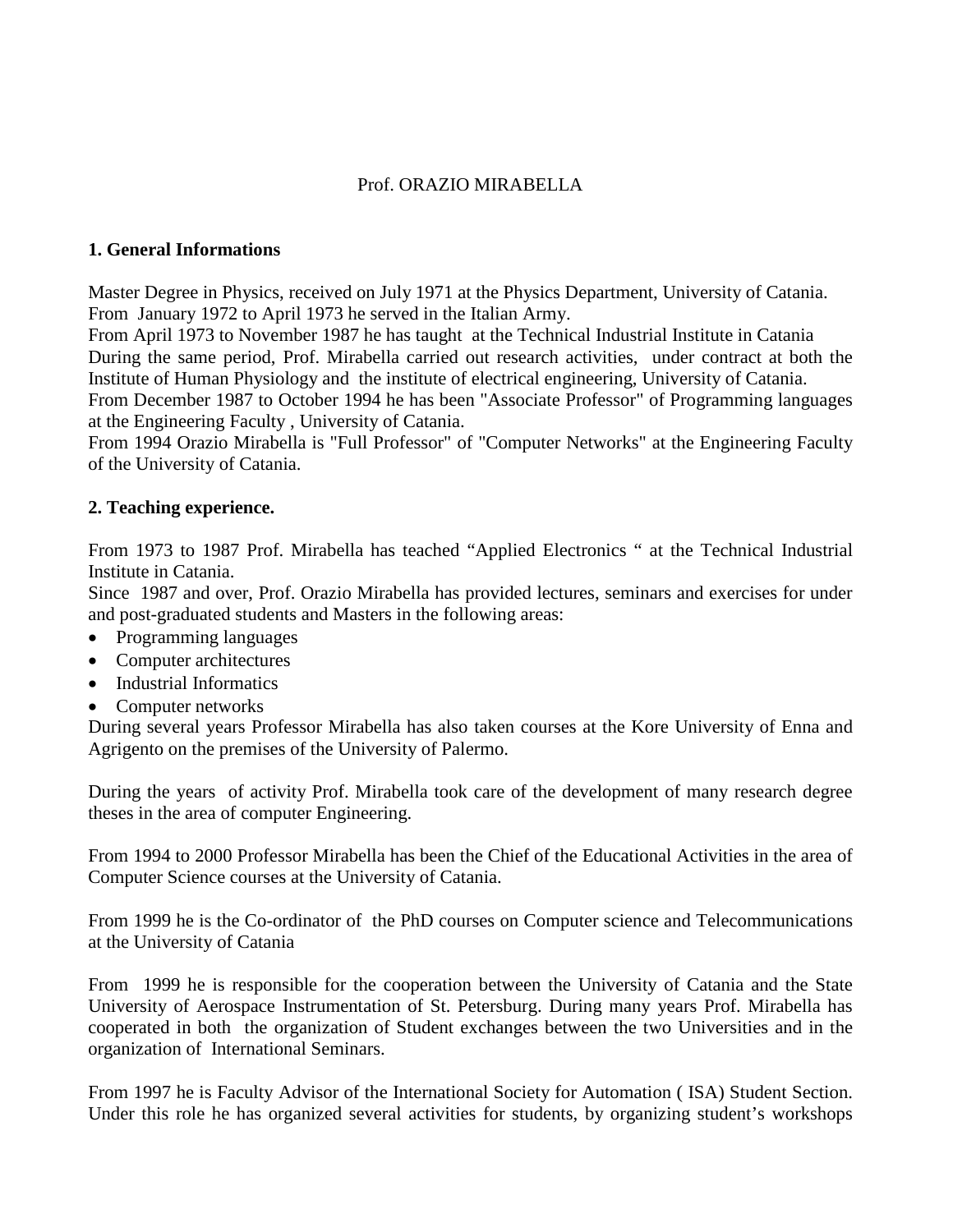and Expositions.

## **3. Research Experience**

The main research activities of Prof. Orazio Mirabella are in the area of real-time communication systems and hard real-time process control systems. In such a context Prof . Mirabella has studied problems related to the integration of Fieldbusses into process control systems, has evaluated the ability of Fieldbusses for supporting communications in industrial plants, and has developed some scheduling algorithms for process control. Prof. Mirabella has also studied problems related to wireless networks and their use into Process Control Systems with particular reference to Bluetooth and WiFi.

Prof. Orazio Mirabella, in his research activity, has also investigated the use on non conventional methods such as Neural networks, and Genetic algorithms into both automated control systems and communication systems.

During the many years of activity Prof. Mirabella participated as an expert, to the activity of several standardization bodies both national "Comitato Elettrotecnico Italiano" (CEI) and international "International Electrotechnical Committee (IEC) with regard to activities' associated with computer networks for application in process control. In this context, Prof. Mirabella has participated in the work of the IEC Technical Committee for Standardization TC65C/WG3 network Proway, organizing meetings in Italy, producing useful scientific contributions for the advancement of the standard, participating in the plenary sessions of the Subcommittee SC65C as Italian representative. The activity regarding computer networks has been specialized into "Networks for Process Control" and in particular, Fieldbus. In this context, Prof. Mirabella has participated since 1986 to the work of the Technical Committee TC65/WG6 for the definition and standardization of Fieldbus, presenting useful scientific contributions to the advancement of the standard.

Currently Prof. Mirabella participates in the activities of international standardization committees as a member of the IEC SC65C "Digital communications for control systems" and of the IEC SC65C WG10, 11.

Prof. Mirabella has been Associate Editor of the journal IEEE Transactions on Industrial Informatics and has been the organizer of several IEEE international conferences. He is currently a member of the ADCOM of the IEEE Industrial Electronics Society.

Prof. Mirabella is senior member of the International Society of Automation (ISA) as an expert in issues related to process control networks andSenior Member of IEEE. In the Year 2008 Prof. Mirabella received the Don W. Thompson Award from ISA in recognition of the educational activities performed during many years.

All research activities have been performed under grants with ENEL-Centro Ricerche di Automatica in Cologno Monzese, with ST-Microelectronics in Catania and inside EU projects, such as Esprit project 6188 PRIAM, Esprit project 8244 EIAMUG, Esprit Project EP26951 NOAH.

This is a short list of the main projects which Prof. Mirabella participated:

#### **International Projects:**

1992 -Project ESPRIT III- 6715 -CONNY Robot Control Based on Neural Networks Systems